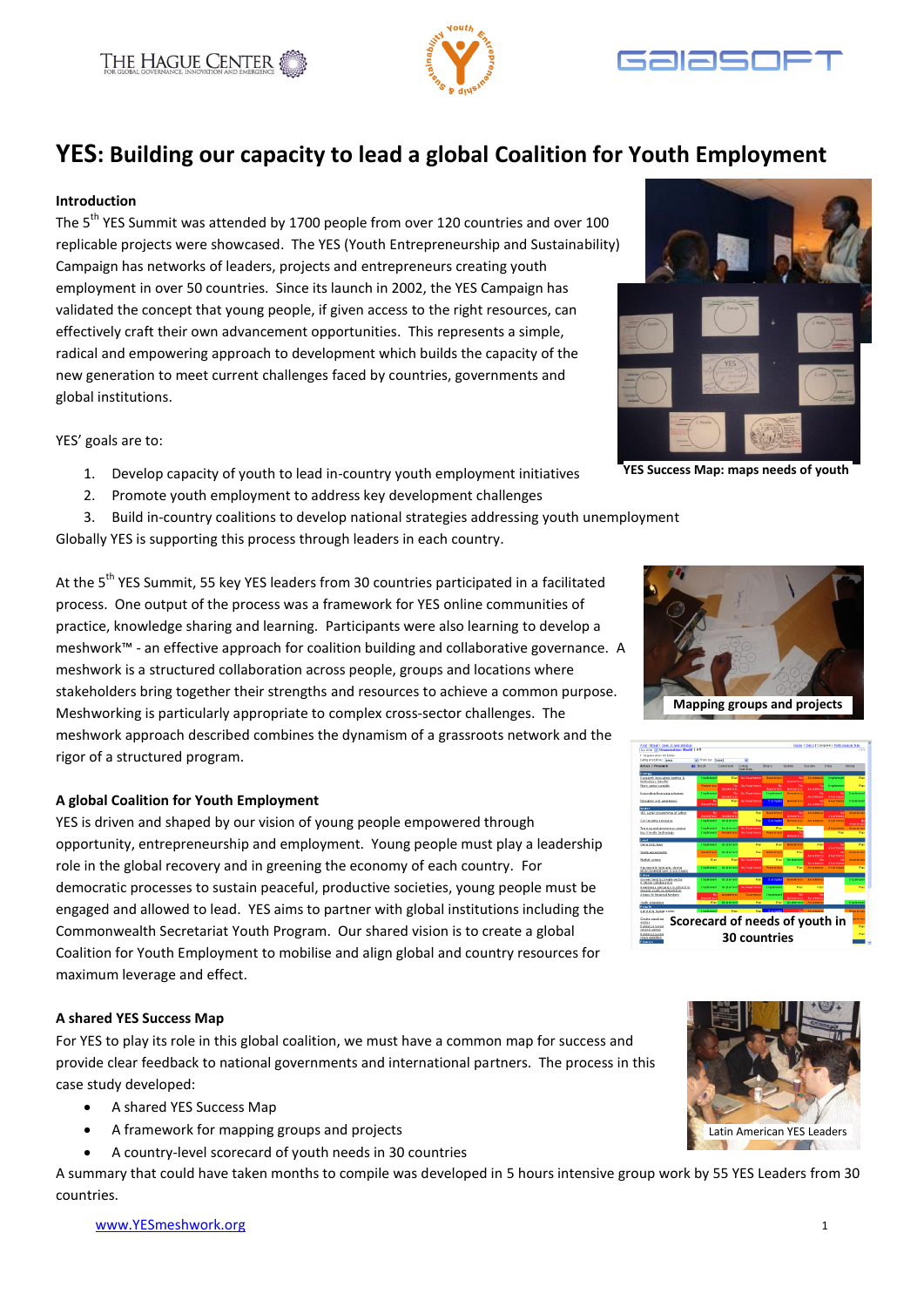# reconfigured into large tables with flipchart paper for shared writing,

The Meshwork process was facilitated in a restaurant, rapidly

worksheets and pens for group work. A3 sheets of paper were printed in advance one to represent the unified purpose of YES and one to represent each of the 7 project Areas of YES. Wall paintings were removed and the 8 sheets were posted on the restaurant wall. The YES Success Map was built by the participants filling in this map.

and develops a framework - a YES Success Map showing the

conditions that young leaders need to create jobs in their country. The Success Map is then used to map people, projects, groups and resources – so everyone can see where they fit. The framework is also used for assessing needs and to produce a scorecard for priority setting and collaborative governance.

YES leaders used the meshwork process to address critical barriers to effectiveness and scale:

- How can we share and learn from our experience in over 80 countries?
- How can successful projects, models and ideas be replicated and scaled?
- How can we build global and in-country coalitions?
- How can we access the funds for youth projects in each country and globally?

throughout the YES Summit. Numerous opportunities were identified to improve the flow of collaboration in countries and

# **The need for structure and templates to scale**

To play our part in this global coalition, YES must combine youth and dynamism with structure and consistency. Through curriculum and capacity building YES leaders are developing as professional and collaborative partners for national ministries, development and financial partners and other stakeholders in country success. By combining our knowledge, YES is developing templates to share and scale what we know so that YES leaders in each country can progress rapidly to success.

### **Conclusions** During the 5th YES Summit, the idea of a global Coalition for Youth Employment

became a firm intention. YES networks have experience, projects, solutions and energy. They understand how to unblock youth enterprise, employment and development.

YES is a natural partner for global and national institutions working for youth employment – providing evidence of needs and solutions and networks for implementation. YES is developing a framework and curriculum for developing effective coalitions in countries. YES is committed to strategic collaboration with governments and global institutions to catalyse a global shift in youth employment and development. The YES network offers exceptional leverage for investment in youth employment and sustainability listening globally and acting locally. YES is committed to enhancing the collaboration between youth and governments to build resilient and peaceful societies and to achieve sustainable development.

# **Meshworking: a mini case study**

THE HAGUE CENTER

This mini case study describes the steps to develop a "meshwork" that connects people, projects and partners for collaboration. The steps are based on Gaiasoft's Meshwork Definition Process and experience of YES, The Hague Center and Gaiasoft. They can be implemented in half a day or over several days. YES leaders were both using the process to collaborate and learning a new tool for coalition building and collaborative governance.

## **A quick summary of the process**

The facilitated "meshwork process" identifies a common purpose,

After the initial training, YES leaders and stakeholders in youth employment met informally in the "Meshwork Space" globally for youth employment and the idea of a global Coalition for Youth Employment was developed.





**YES Success Map**

A3 sheets on a restaurant wall: a framework for collaboration